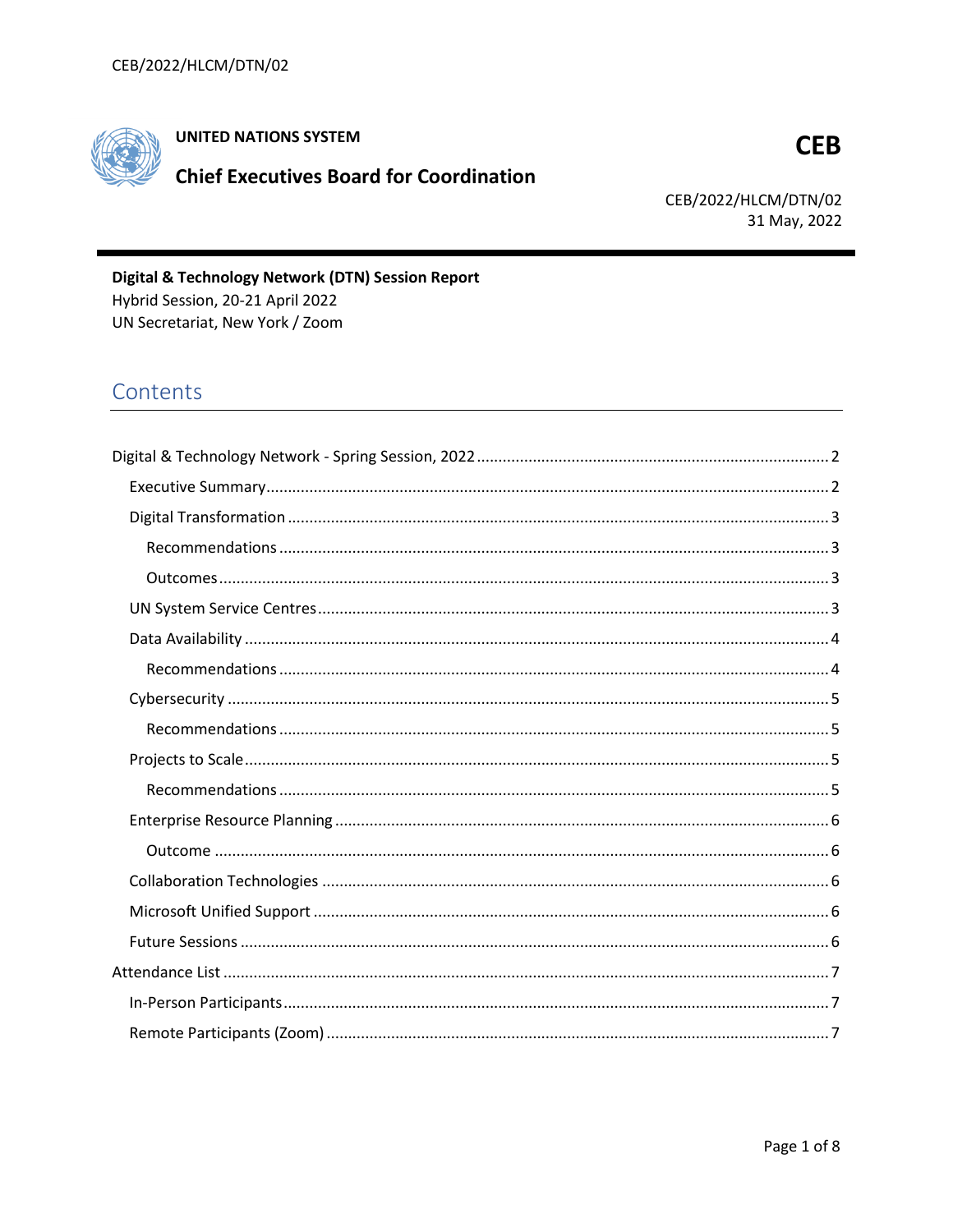# <span id="page-1-0"></span>Digital & Technology Network - Spring Session, 2022

The DTN held its 2022 spring session at UN Secretariat HQ in New York between 20 and 21 April, with remote participation. This hybrid meeting represented the first in-person gathering since DTN was hosted by the International Criminal Court (ICC-CPI) in October 2019.

This session was Co-Chaired by Mr. Bernardo Mariano Junior (UN) and Ms. Ana Paula Nishio de Sousa (UNIDO). Mr. Atul Khare (Under-Secretary General for Operational Support UN Department of Operational Support, UN Secretariat) opened the meeting and in his address underlined the pivotal role of the DTN in the success of organizations' digital transformation journeys.

Twenty-four members attended in-person, while 55 (including external presenters) participated remotely via Zoom. New members were welcomed from ICAO, IMF, UNFPA, UN Women, WFP and UNICEF. The agenda was adopted without changes.

## <span id="page-1-1"></span>Executive Summary

The network addressed the need to uniformly measure progress on the path to digital transformation, potential changes to the cybersecurity minimum baseline (introduced at previous session); keeping abreast of next generation ERP; emerging technology service centers; data availability and the consideration of proven ICT projects for system-wide adoption and up-scaling.

External presenters included representatives of the Gartner Group, Microsoft and the Digital Alliance. The network also benefited from the intervention of UN Statistics, the HLCP Inter-agency Working Group on AI (IAWG-AI) and the HLCM Secretary. Member presentations were made by UN Secretariat, IAEA, WHO, WFP, UNDP, UNJSPF, FAO, UNOPS, UNRWA, UNICC, UNHCR and OPCW.

An update on outcomes of the recent HLCM session included discussion on three core principles emerging from break-out discussions. Namely, the ability to opt-in to digital transformation (respecting organizations' maturity); establishing solution-oriented delivery network structures (as opposed to sectoral /physical) and moreover, inter-operability and inclusion across all solutions. Plenary discussions at DTN focused on translating these priorities and principles into joint actions and concrete outcomes.

The network also added new working groups to its portfolio to address the need for coordinated action in ERP, CRM, Cloud adoption and Digital Transformation. Several recommendations emerged from plenary discussions. It was noted that DTN working groups cannot exist effectively in isolation but should instead be cross-functional and seek the engagement of related networks as well as Project Management.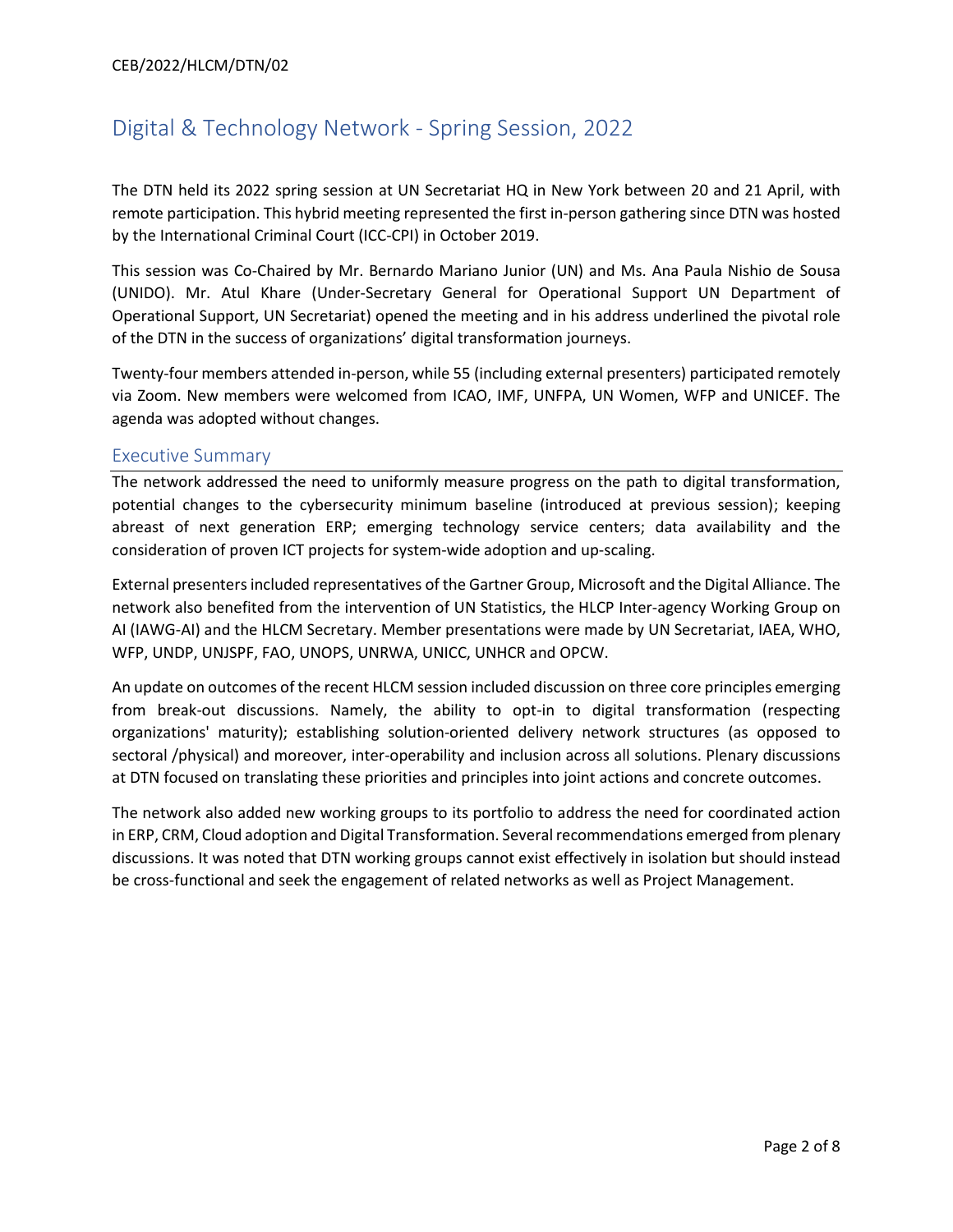## CEB/2022/HLCM/DTN/02

# <span id="page-2-0"></span>Digital Transformation

The discussion on digital transformation benefited from the keynote interventions, which addressed the need to define and adopt common strategic principles and an accompanying framework for the measurement of progress towards common aims.

- Ms. Claudine Lim, from the Digital Alliance presented on the Principles for Digital Development.
- Ms. Donna Scott from the Gartner Group put forward a framework for Digital Transformation.

### <span id="page-2-1"></span>Recommendations

- When aligned with organizations' mandates and operating models, the DTN recommends members to consider adopting and endorsing the Digital Principles for Development.
- DTN to establish a Digital Transformation working group, tasked with performing a comprehensive review of organizations' operating models in the context of emerging trends and new opportunities. Conclusions of this exercise will then be applied to more strategic discussions on the positioning and function of ICT in organizations' digital transformation journey.
- DTN to initiate a comprehensive assessment of minimum standards for IT operating models in UN Agencies.
- DTN recommends organizations define success (criteria) in their respective operations, and to accommodate different operating models when prescribing a common approach to digital transformation.

#### <span id="page-2-2"></span>Outcomes

In order to pursue the aforementioned recommendations, two new working groups were established with an initial membership:

## Working Group on Cloud Adoption (UN Secretariat\*<sup>1</sup> , WIPO)

This group seeks to provide platform-independent guidance on the criteria, frameworks and steps required for a successful cloud migration strategy, which addresses information security requirements. Guidance on cloud adoption will also benefit from close coordination with UNISSIG, which currently tasked with providing cloud information security guidance on cloud migrations.

#### Working Group on Digital Transformation (UNJSPF\*)

This group seeks to advance Digital Transformation within the UN system, taking into account different mandates and operating models and to propose success criteria and a common approach going forward.

#### Working Group on Customer Relationship Management (CRM) Platforms (UNJSPF\*)

DTN agreed on the creation of a working group dedicated to the identification of common requirements, solutions, and best practices for the acquisition and implementation of CRM solutions.

## <span id="page-2-3"></span>UN System Service Centres

A discussion on service centres within the UN System was informed by three presentations, each providing an overview of service catalogs and referencing the value adding propositions of each.

• UNRWA IT Service Centre - Kaan Cetinturk (UNRWA).

<sup>1 \*</sup> Asterisks denote Lead Agency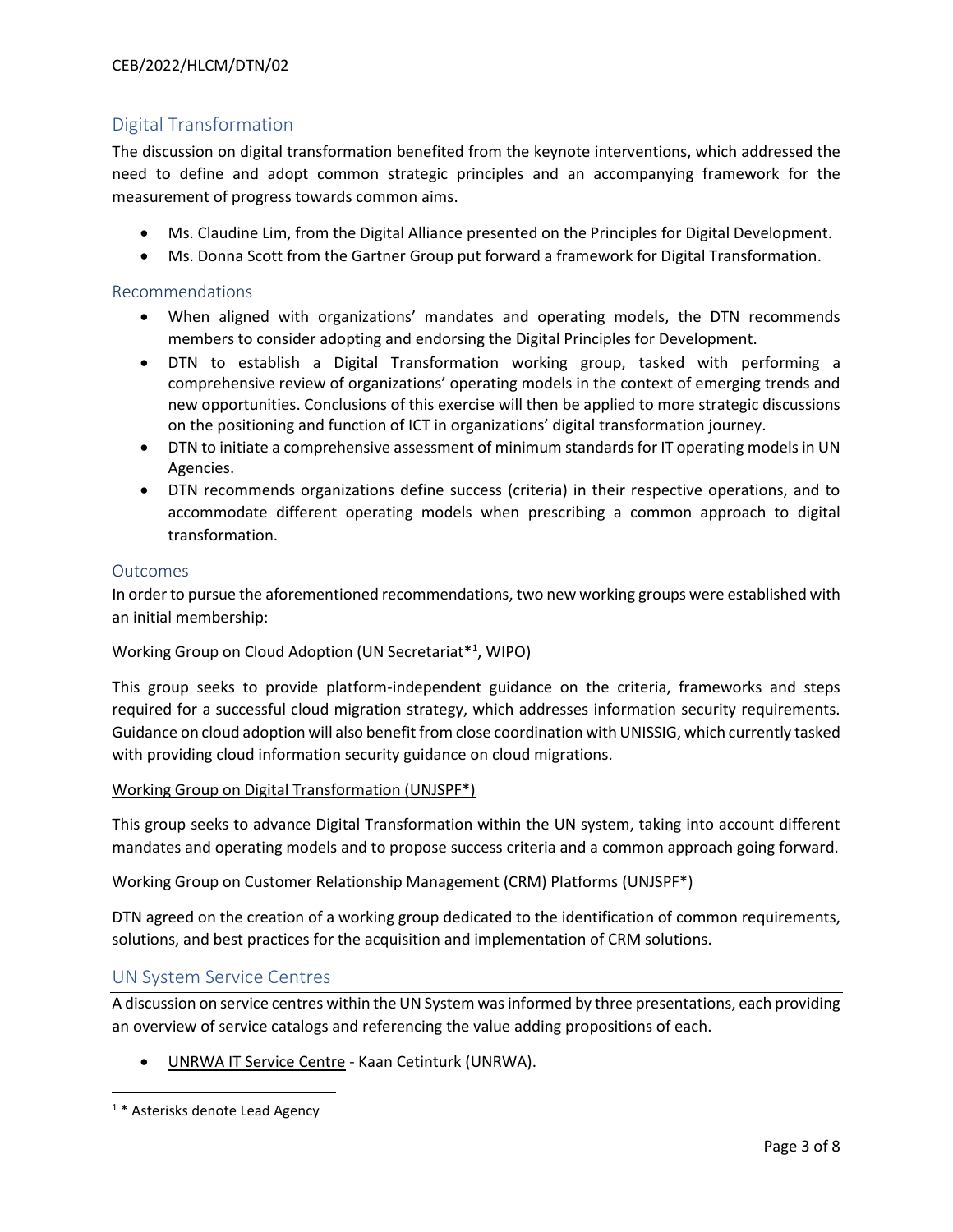The network welcomed the IT service centre established by UNRWA in Gaza, a service-oriented organizational unit, established as a result of IMTD strategy, dedicated to provide smart, functional and efficient information technology solutions to all of the UNRWA departments and programs in all fields and other UN Organizations

- UN Global Service Centre (UNGSC) Michel Bergeron (UN) rom the Department of Operational Support presented the scope and range of services and performance metrics made available to partners of the UNGSC.
- UN International Computer Centre (UNICC)
- As explained by Milena Grecuccio (UNICC), the UNICC was created by the UN General Assembly and has been the shared IT Service Centre for the UN System for over 51 years. UNICC was expressly designed for supporting the entire UN system – which remains its only business. It was underlined that most (if not all) of the DTN members are also on the UNICC Management Committee.

Discussion on this topic focused on the added value provided by each service centre and the role of the DTN in managing the introduction of new services (such as BI, analytics etc). It was also noted that some shared services are provided by agencies.

This discussion concluded with the recognized need to establish common benchmarks for the measurement of service centres, including portfolio scope, service quality and value for money. Due to a lack of time, further discussion on how to best manage this expanding portfolio of shared services was deferred until the next session.

## <span id="page-3-0"></span>Data Availability

Discussion on data availability and data sharing concluded with several recommendations centered on the development of enterprise APIs. These discussions were supported by the following presentations:

- Mr. Mark Hereward (UN Statistics) on the identified need to facilitate the sharing of public data, including micro and macro statistics.
- Mr. Djamel Kacel (WHO) presented WHO's API management platform, focusing on the business drivers, technology landscape, governance and lessons learnt.
- Mr. Jay Mahanand (WFP) presented WFP's API-First approach, which translates to APIs being present everywhere as the standard means for inter-applications communications, with dozens of systems expose APIs in a standard catalog, hundreds of systems consume them, being internal or external.
- Mr. Sylvain St. Pierre (UNDP) shared with the DTN UNDP's integration decision principles and middleware choice 'Incorta', responsible for bringing all data to the UNDP platform.

#### <span id="page-3-1"></span>Recommendations

- DTN to identify shared business needs that may be advanced by the development of standard Enterprise Application Programming Interfaces (APIs).
- DTN recommends all members to identify opportunities for increasing the accessibility of both programmatic and operational data and the adoption of open standards, such as IATI, for the sharing of open data.
- DTN recommends IATI data exchange standard to be leveraged for sharing of open data.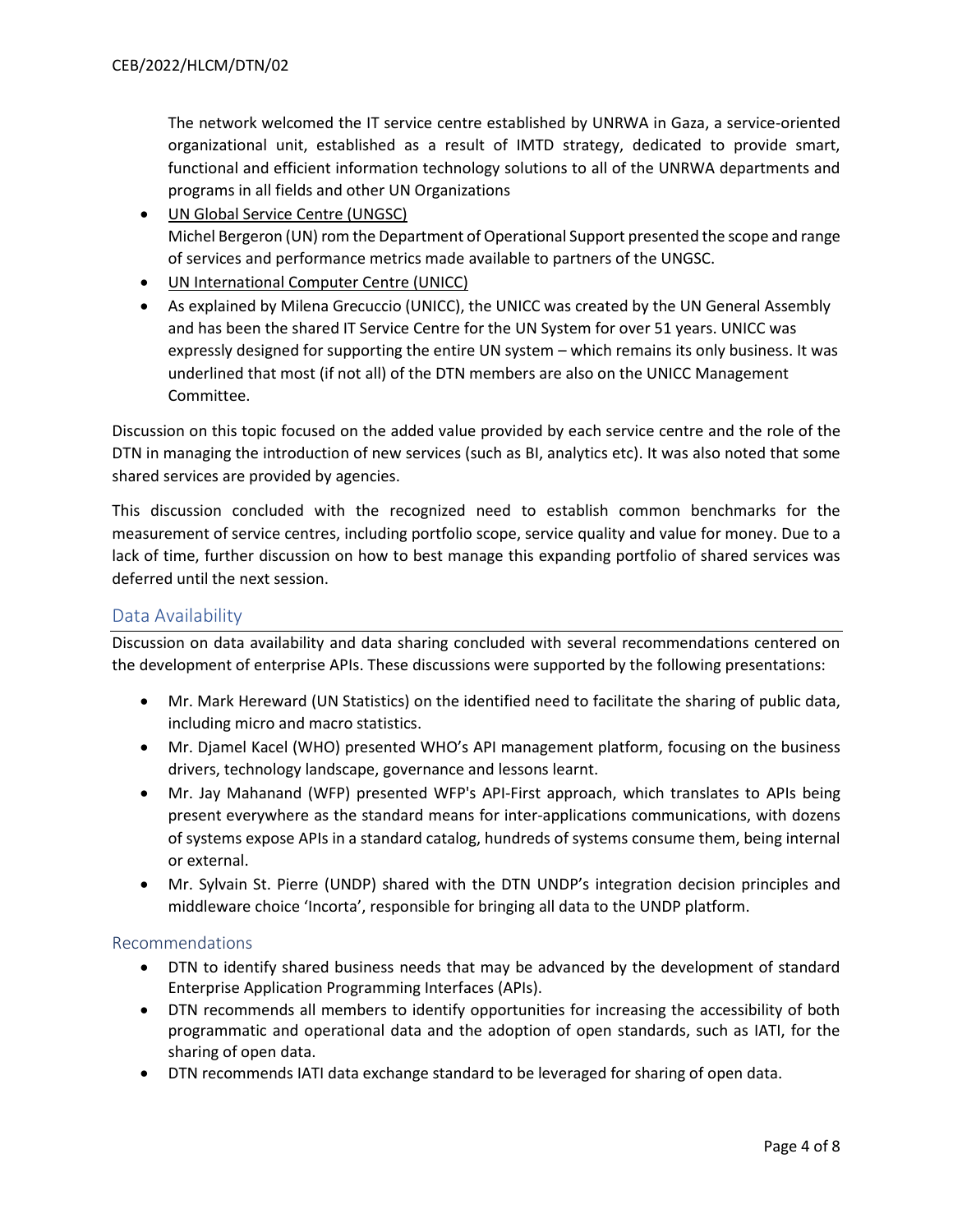# <span id="page-4-0"></span>Cybersecurity

Discussion on cybersecurity addressed the need to continuously review the cybersecurity minimum baseline and to evaluate the impact of adding Zero Trust. This discussion was informed by the following interventions:

- Mr. Steve Faehl & Mr. Steven Gemmel (Microsoft) presented their review of the DTN cybersecurity baseline based on cyber security work being done within the United States government and direct parallels with the DTN's cybersecurity baseline.
- Mr. Hans de JONG (IAEA) presented the approach of IAEA to the security of personal devices, Zero Trust and identity theft. This presentation was informed by the results of a recent DTN survey.
- Mr. Tushar Arvind Dighe (UNOPS) presented on the approach undertaken by UNOPS to Bring Your Own Device (BYOD) and managed devices.
- Mr. Thomas Braun (UN) provided an update on related UNISSIG discussions and put forward a working definition of Zero Trust.

## <span id="page-4-1"></span>Recommendations

DTN tasked the UN Special Interest Group on Information Security (UNISSIG) to:

- Convene UNISSIG and establish working groups that help refine and delegate the above objectives;
- Undertake a review of the minimum cybersecurity baseline to identify areas for improvement, for discussion at DTN's next session;
- Evaluate the impact of a Zero Trust policy and propose a unified position.
- Arrive at a common position on BYOD policy.

## <span id="page-4-2"></span>Projects to Scale

One item on the agenda was dedicated to identifying fledgling ICT-led projects that have proven to meet key business needs, that may e of potential interest to other organizations. Projects presented covered diverse needs, including digital transformation, Blockchain, Maps and geospatial data and internet connectivity:

- Mr. Dino Cataldo Dell'Accio (UNJSPF) presented UNJSPF's Electronic Signature Verification System
- Mr. Jay Mahanand (WFP) presented WFP's Building Blocks (Blockchain) platform
- Mr. Kyoung-Soo Eom (UN) presented on IMINT and Cartography for UNOCC
- Mr. Dejan Jakovljevic, (FAO) presented on digitalization capability produced as a public good
- Mr. Eduardo Artiguas (UN) presented on efforts being made to establish a StarLink contract

## <span id="page-4-3"></span>Recommendations

- Pursuant to the principle to re-use and improve, the DTN recommends members to further investigate opportunities within their own organization for leveraging the Digital Signature Verification (and API), when business needs align.
- DTN nominated UN Secretariat to negotiate with StarLink UN wide global contract for low Orbit satellite and procure GIS as a service.
- DTN members were encouraged to consider the development of digitalization capability as a public good.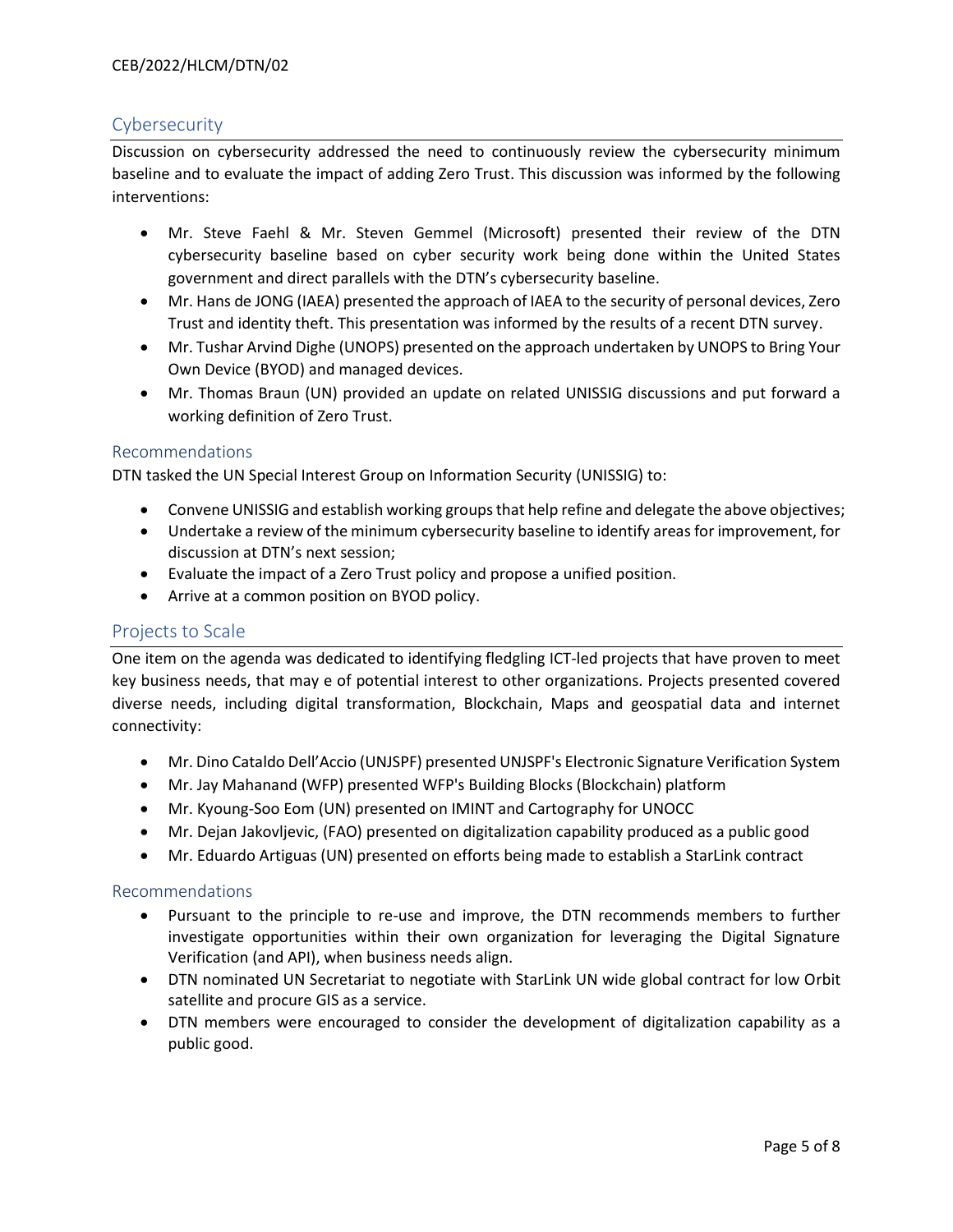# <span id="page-5-0"></span>Enterprise Resource Planning

The DTN received an update from the ERPSIG Co-Chairs, based on outcomes of their (September, 2021) meeting and an overview of ERP survey results:

- Mr. Massimiliano Merelli, WFP (SAPSIG Chair)
- Mr. Marthinus Johannes Greyling, UNHCR (CABIO Chair)

The network learnt that ERPSIG workstreams focus on the alignment and optimization of business processes across the UN and streamlining the use of ERP platform resulting in cost effective and sustainable solutions to keep pace with ICT innovation.

During the discussion, it was recognized that roadmaps to next generation ERP present a timely opportunity to collaborate, particularly in the areas of cloud planning and future transition and that any new working groups would also look into Workday and Salesforce.

Building on its knowledge-sharing role, the network agreed to direct ERPSIG's focus towards the emergence of new ERP implementations across the system and supporting organizations in their platform selection.

## <span id="page-5-1"></span>Outcome

#### Working Group on Enterprise Resource Planning (IOM\*, WFP, UNHCR)

A new working group was established to review, adjust and adapt ERPSIG (CABIO and ERPSIG) with the aim of addressing emerging opportunities for collaboration (including the need to establish communities for Workday and Salesforce). This initiative aims to leverage value from existing ERP communities and create new ones where necessary. DTN members of Co-Charing organizations are invited to provide regular updates on developments specific to their specific (ERPSIG/CABIO) community.

## <span id="page-5-2"></span>Collaboration Technologies

Mr. Dennis Cleary (OPCW), Chair, provided DTN with an update on recent meeting of the Collaboration Technologies Working Group, which included keynote presentations from ITU and OPCW. It was emphasized that participation in this group is open to all functions and a wide participation is encouraged. The Chair invited contributions to the working group's next session, which aims to focus on automation tools in the collaboration space.

## <span id="page-5-3"></span>Microsoft Unified Support

The network learnt that Microsoft is replacing its long-standing "Premier Support" model with a new support offering termed Unified Support. Organizations raised concerns with Microsoft on cost implications that Unified Support represents. Issue to be escalated internally given the short time available. DTN nominated IAEA/ILO to compile and present a unified DTN position at upcoming Procurement Session in response to upcoming changes in Microsoft's support model.

## <span id="page-5-4"></span>Future Sessions

In terms of meeting planning (format and frequency), members expressed the preference for future DTN sessions to be performed in-person, with the possibility to participate remotely. Interest was also voiced in the possibility of organizing a retreat in 2022, to delve deeper into the strategic issues that emerged from this meeting. WHO volunteered to host the next DTN (autumn) session, location to be decided.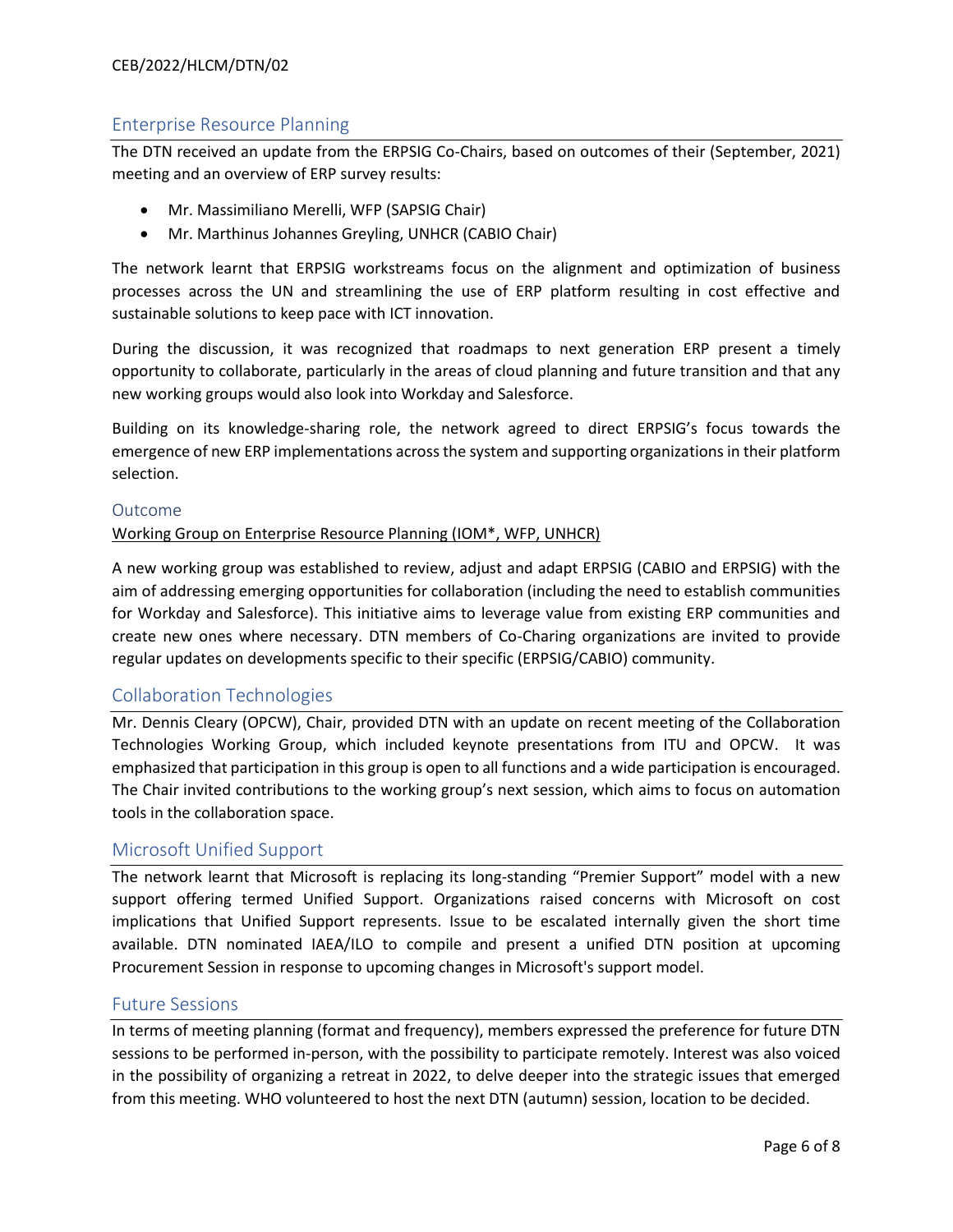# <span id="page-6-0"></span>Attendance List

# <span id="page-6-1"></span>In -Person Participants

- Alvaro Jose Flores Diaz, ICJ -CIJ
- Ana Paula Nishio de Sousa, UNIDO
- Bernardo Mariano Junior, OICT
- Christian Larsson, UNICEF
- Dejan Jakovljevic, FAO
- Dennis Cleary, OPCW
- Dino Cataldo Dell'Accio, UNJSPF
- Douglas Earl Greene, UNHCR
- Elisa Noetinger,FAO
- Jeffrey Glen (Jeff) Modell, IAEA
- Kaan Cetinturk, UNRWA
- Lati Matata, UPU
- Marietta Muwanga-Ssevume, IOM
- Michele Kelly Mannix, ICC-CPI
- Nebi Bekiri, GCF
- Remo Lalli, CEB
- Richard Maciver, CEB
- Robert Kondilas, IMF
- Saiful Basri Ridwan, UNEP
- Shirin Hamid, IMF
- Soren Thomassen, UNFPA
- Sylvain St-Pierre, UNDP
- Vedjai (Jay) Mahanand, WFP
- Vincent Job, IMO

# <span id="page-6-2"></span>Remote Participants (Zoom)

- Adama Seck, Gartner Group
- Anders Norsker, ITU
- Angela Me, DPA
- Annette Dunn, Gartner
- Biswamber GURUBACHARYA, WHO
- Christophe Lanuit, UNAIDS
- Clare Stark, UNESCO
- Danielle Dornell, Gartner Group
- Didem Michenet, UNESCO
- Djamel Kacel, WHO
- Eduardo Artiguas, OICT
- Elena Tomuta, UNCTAD
- Fabrice Pierre Boudou, WTO
- Francesca Duri, WIPO